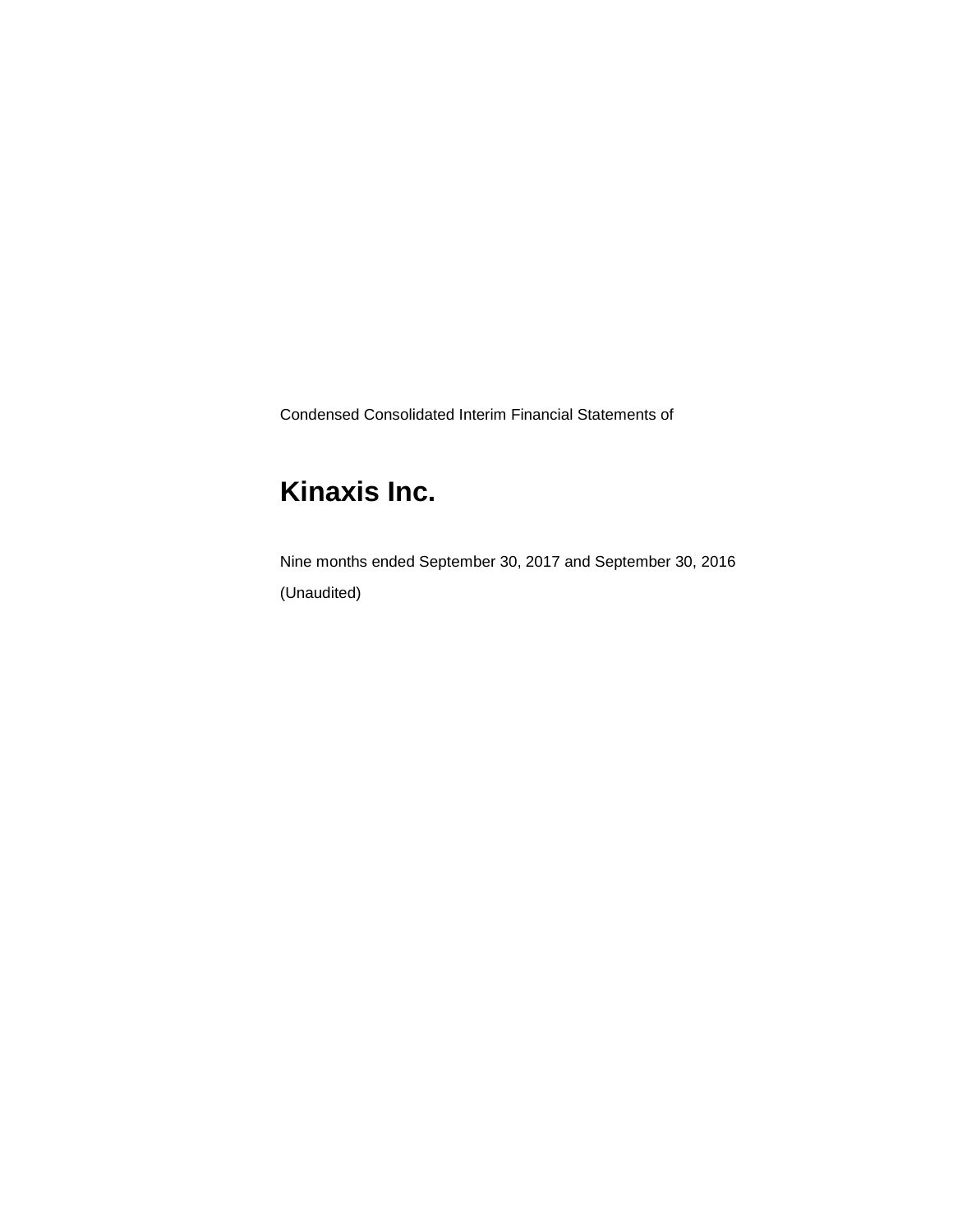Condensed Consolidated Interim Statements of Financial Position

As at September 30, 2017 and December 31, 2016 (Expressed in thousands of U.S. dollars) (Unaudited)

|                                                 | September 30,<br>2017 | December 31,<br>2016 |
|-------------------------------------------------|-----------------------|----------------------|
| <b>Assets</b>                                   |                       |                      |
| Current assets:                                 |                       |                      |
| Cash and cash equivalents                       | \$<br>151,435         | \$<br>127,910        |
| Trade and other receivables (note 5)            | 28,854                | 23,820               |
| Investment tax credits receivable               |                       | 1,583                |
| Investment tax credits recoverable              | 1,287                 | 755                  |
| Prepaid expenses                                | 3,272                 | 3,333                |
|                                                 | 184,848               | 157,401              |
| Non-current assets:                             |                       |                      |
| Property and equipment (note 4)                 | 12,515                | 10,652               |
| Deferred tax assets                             | 193                   | 239                  |
|                                                 | \$<br>197,556         | \$<br>168,292        |
| Liabilities and Shareholders' Equity            |                       |                      |
| <b>Current liabilities:</b>                     |                       |                      |
| Trade payables and accrued liabilities (note 6) | \$<br>11,239          | \$<br>10,495         |
| Deferred revenue                                | 58,500                | 55,458               |
|                                                 | 69,739                | 65,953               |
| Non-current liabilities:                        |                       |                      |
| Lease inducement                                |                       | 18                   |
| Deferred revenue                                | 10,120                | 13,198               |
| Deferred tax liability                          | 1,113                 | 1,412                |
|                                                 | 11,233                | 14,628               |
| Shareholders' equity:                           |                       |                      |
| Share capital (note 7)                          | 106,220               | 97,164               |
| Contributed surplus                             | 18,712                | 13,924               |
| Accumulated other comprehensive loss            | (388)                 | (519)                |
| <b>Deficit</b>                                  | (7,960)               | (22, 858)            |
|                                                 | 116,584               | 87,711               |
| Contingencies (note 15)                         |                       |                      |
|                                                 | \$<br>197,556         | \$<br>168,292        |

See accompanying notes to condensed consolidated interim financial statements.

On behalf of the Board of Directors:

*(signed) Douglas Colbeth* Director *(signed) John (Ian) Giffen* Director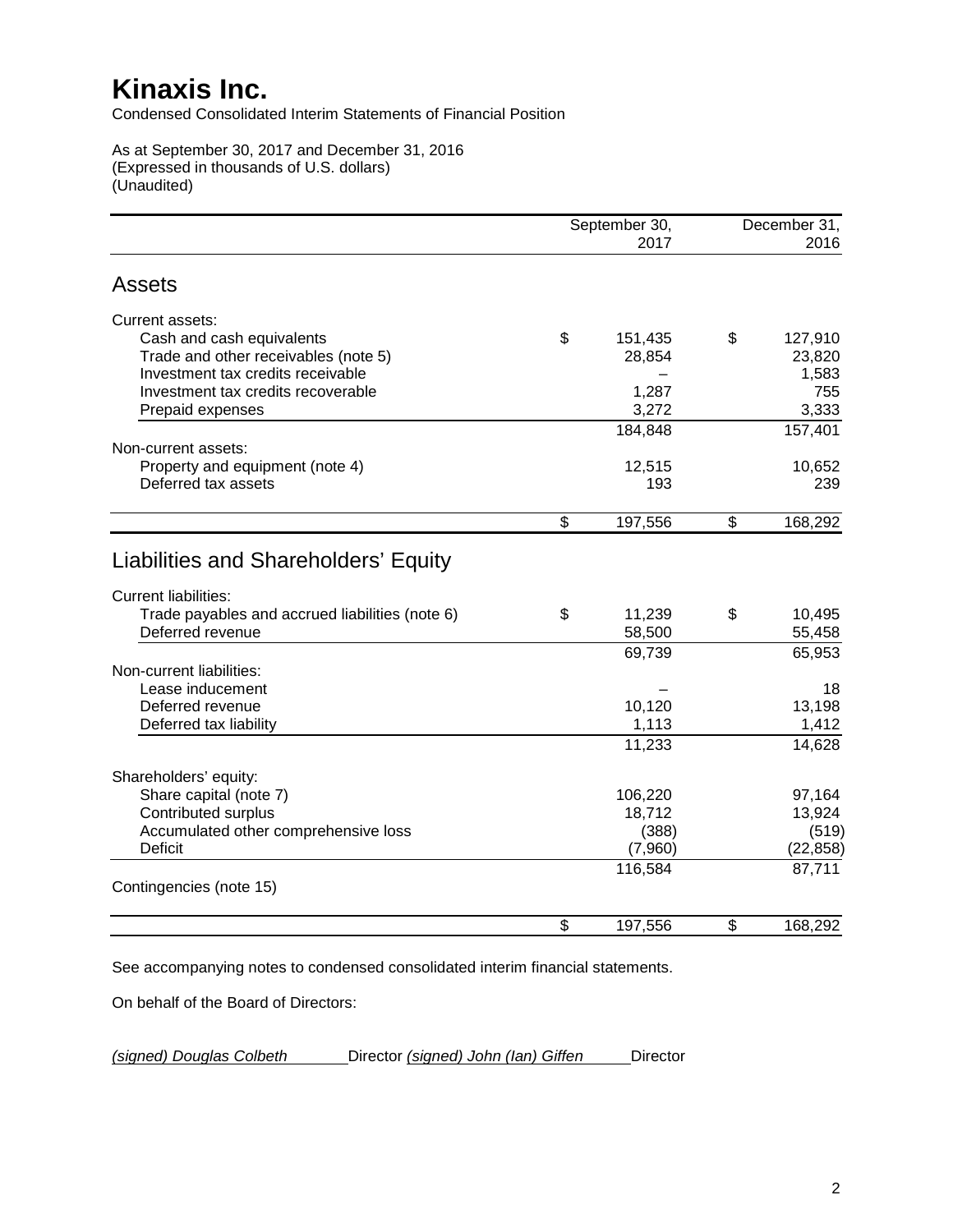Condensed Consolidated Interim Statements of Comprehensive Income

For the three and nine months ended September 30, 2017 and 2016 (Expressed in thousands of U.S. dollars, except share and per share data) (Unaudited)

|                                                                          |                | For the three months<br>ended September 30, |              | For the nine months<br>ended September 30, |
|--------------------------------------------------------------------------|----------------|---------------------------------------------|--------------|--------------------------------------------|
|                                                                          | 2017           | 2016                                        | 2017         | 2016                                       |
| Revenue (note 9)                                                         | \$<br>33,486   | \$<br>29,921                                | \$<br>98,894 | \$<br>85,687                               |
| Cost of revenue                                                          | 9,681          | 9,466                                       | 30,043       | 26,284                                     |
| Gross profit                                                             | 23,805         | 20,455                                      | 68,851       | 59,403                                     |
| Operating expenses:<br>Selling and marketing                             | 7,100          | 8,085                                       | 21,398       | 21,847                                     |
| Research and development (note 10)                                       | 5,986          | 5,684                                       | 18,083       | 15,157                                     |
| General and administrative                                               | 3,116          | 2,617                                       | 10,381       | 8,245                                      |
|                                                                          | 16,202         | 16,386                                      | 49,862       | 45,249                                     |
|                                                                          |                |                                             |              |                                            |
| Other income (expense):                                                  | 7,603          | 4,069                                       | 18,989       | 14,154                                     |
| Foreign exchange (loss) gain                                             | (30)           | (53)                                        | (53)         | 25                                         |
| Net finance income                                                       | 276            | 96                                          | 753          | 229                                        |
|                                                                          | 246            | 43                                          | 700          | 254                                        |
| Profit before income taxes                                               | 7,849          | 4,112                                       | 19,689       | 14,408                                     |
|                                                                          |                |                                             |              |                                            |
| Income tax expense (note 11)                                             | 1,817          | 1,687                                       | 4,791        | 5,374                                      |
| Profit                                                                   | 6,032          | 2,425                                       | 14,898       | 9,034                                      |
| Other comprehensive income (loss)                                        |                |                                             |              |                                            |
| Items that are or may be reclassified<br>subsequently to profit or loss: |                |                                             |              |                                            |
| Foreign currency translation                                             |                |                                             |              |                                            |
| differences - foreign operations                                         | $\overline{c}$ | 20                                          | 131          | 154                                        |
| Total comprehensive income                                               | \$<br>6,034    | \$<br>2,445                                 | \$<br>15,029 | \$<br>9,188                                |
| Basic earnings per share                                                 | \$<br>0.24     | \$<br>0.10                                  | \$<br>0.59   | \$<br>0.37                                 |
| Weighted average number of basic<br>Common Shares (note 8)               | 25,417,766     | 24,739,556                                  | 25,265,637   | 25,585,823                                 |
| Diluted earnings per share                                               | \$<br>0.23     | \$<br>0.09                                  | \$<br>0.56   | \$<br>0.35                                 |
| Weighted average number of diluted<br>Common Shares (note 8)             | 26,507,279     | 26,113,401                                  | 26,440,167   | 25,905,597                                 |

See accompanying notes to condensed consolidated interim financial statements.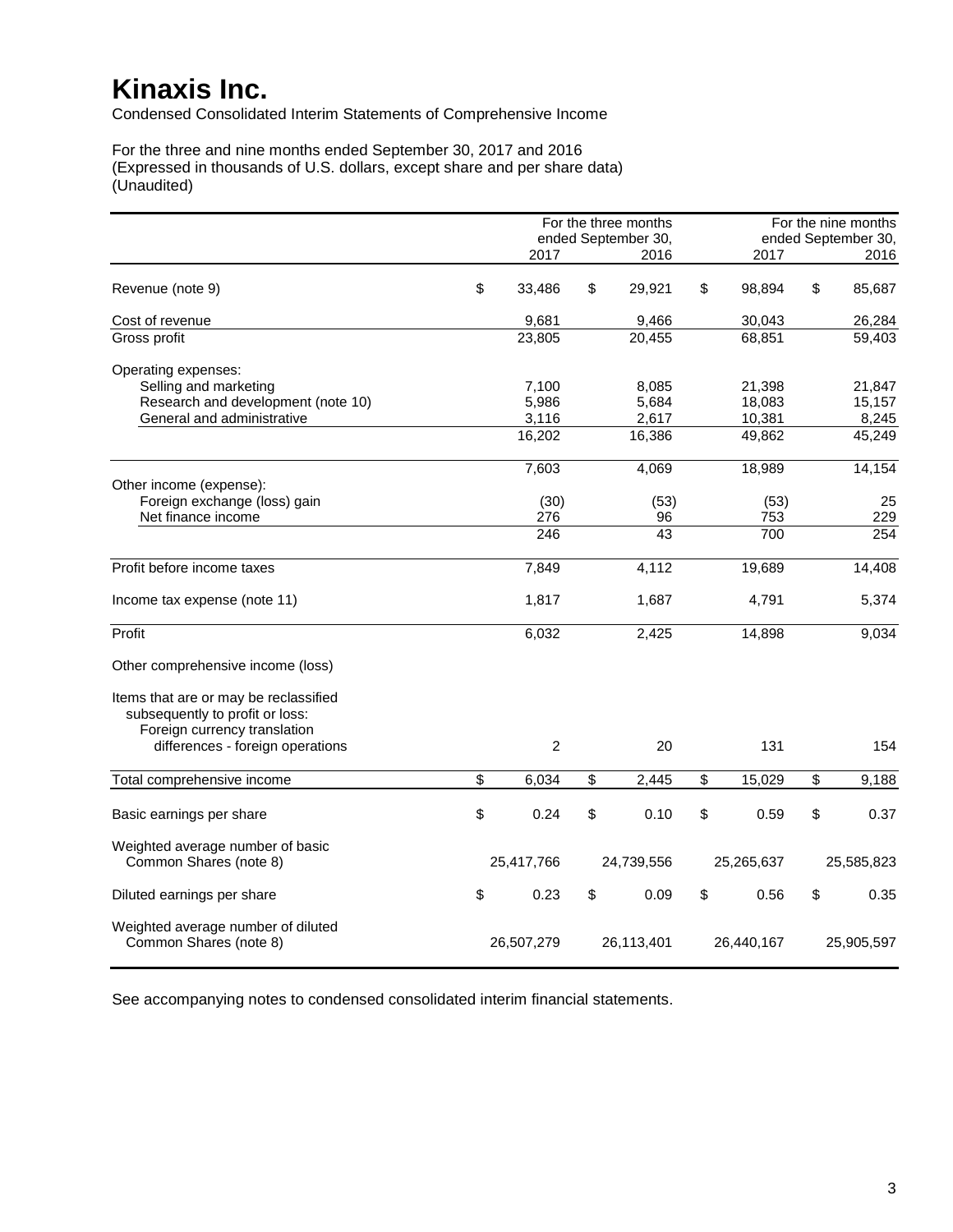Condensed Consolidated Interim Statements of Changes in Shareholders' Equity

For the nine months ended September 30, 2017 and 2016 (Expressed in thousands of U.S. dollars) (Unaudited)

|                                   |         |              | Accumulated<br>other |                 |               |
|-----------------------------------|---------|--------------|----------------------|-----------------|---------------|
|                                   | Share   | Contributed  | comprehensive        |                 |               |
|                                   | capital | surplus      | loss                 | Deficit         | Total equity  |
|                                   |         |              |                      |                 |               |
| Balance, December 31, 2015<br>\$  | 90,808  | \$<br>8,873  | \$<br>(474)          | \$<br>(33,603)  | \$<br>65,604  |
| Profit                            |         |              |                      | 9,034           | 9,034         |
| Other comprehensive income        |         |              | 154                  |                 | 154           |
| Total comprehensive income        |         |              | 154                  | 9,034           | 9,188         |
| Share options exercised           | 4,393   | (1, 426)     |                      |                 | 2,967         |
| Deferred share units vested       | 151     | (151)        |                      |                 |               |
| Share based payments (note 7)     |         | 6,190        |                      |                 | 6,190         |
| Total shareholder transactions    | 4,544   | 4,613        |                      |                 | 9,157         |
| Balance, September 30, 2016 \$    | 95,352  | \$<br>13,486 | \$<br>(320)          | \$<br>(24, 569) | \$<br>83,949  |
| Balance, December 31, 2016<br>\$. | 97,164  | \$<br>13,924 | \$<br>(519)          | \$<br>(22, 858) | \$<br>87,711  |
| Profit                            |         |              |                      | 14,898          | 14,898        |
| Other comprehensive income        |         |              | 131                  |                 | 131           |
| Total comprehensive income        |         |              | 131                  | 14,898          | 15,029        |
| Share options exercised           | 9,056   | (2,624)      |                      |                 | 6,432         |
| Share based payments (note 7)     |         | 7,412        |                      |                 | 7,412         |
| Total shareholder transactions    | 9,056   | 4,788        |                      |                 | 13,844        |
| Balance, September 30, 2017 \$    | 106,220 | \$<br>18,712 | \$<br>(388)          | \$<br>(7,960)   | \$<br>116,584 |

See accompanying notes to condensed consolidated interim financial statements.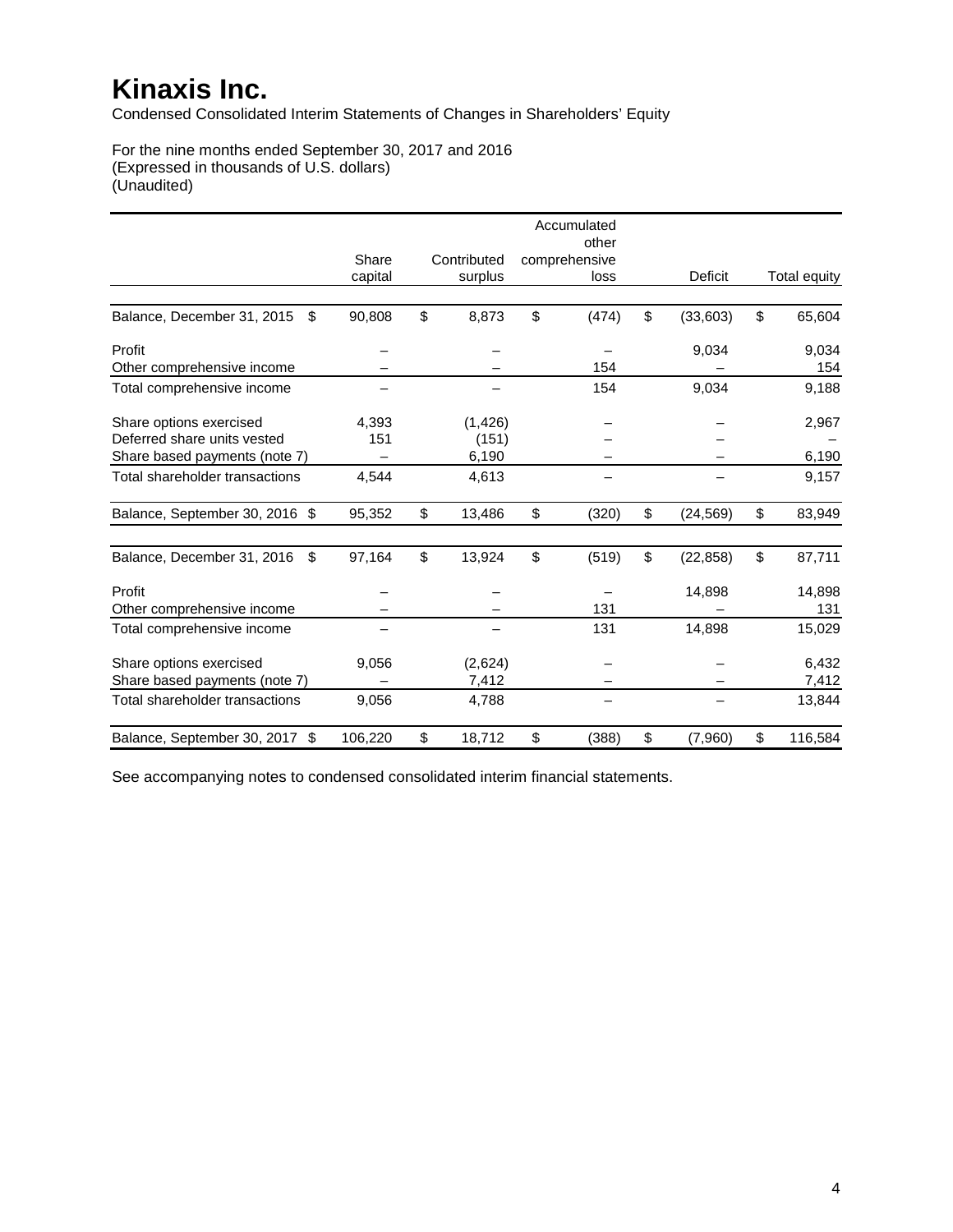Condensed Consolidated Interim Statements of Cash Flows

For the three and nine months ended September 30, 2017 and 2016 (Expressed in thousands of U.S. dollars) (Unaudited)

|                                                        |               | For the three months<br>ended September 30, |               | For the nine months<br>ended September 30, |
|--------------------------------------------------------|---------------|---------------------------------------------|---------------|--------------------------------------------|
|                                                        | 2017          | 2016                                        | 2017          | 2016                                       |
| Cash flows from operating activities:                  |               |                                             |               |                                            |
| Profit                                                 | \$<br>6,032   | \$<br>2,425                                 | \$<br>14,898  | \$<br>9,034                                |
| Items not affecting cash:                              |               |                                             |               |                                            |
| Depreciation of property and equipment (note 4)        | 911           | 683                                         | 2,517         | 1,746                                      |
| Share-based payments (note 7)                          | 2,299         | 2,060                                       | 7,412         | 6,190                                      |
| Amortization of lease inducement                       |               | (10)                                        | (18)          | (32)                                       |
| Investment tax credits recoverable                     | 310           | 397                                         | (532)         | 941                                        |
| Income tax expense                                     | 1,817         | 1,687                                       | 4,791         | 5,374                                      |
| Change in operating assets and liabilities (note 12)   | (7, 436)      | (8, 493)                                    | (4,270)       | (7,968)                                    |
| Income taxes paid                                      | (662)         | (259)                                       | (3,749)       | (1,248)                                    |
|                                                        | 3,271         | (1, 510)                                    | 21,049        | 14,037                                     |
| Cash flows used in investing activities:               |               |                                             |               |                                            |
| Purchase of property and equipment (note 4)            | (2,660)       | (2,712)                                     | (4,304)       | (5, 125)                                   |
| Cash flows from financing activities:                  |               |                                             |               |                                            |
| Common shares issued on exercise of stock options      | 510           | 1,199                                       | 6,432         | 2,967                                      |
| Increase in cash and cash equivalents                  | 1,121         | (3,023)                                     | 23,177        | 11,879                                     |
| Cash and cash equivalents, beginning of period         | 150,425       | 114,836                                     | 127,910       | 99,390                                     |
| Effects of exchange rates on cash and cash equivalents | (111)         | (152)                                       | 348           | 392                                        |
| Cash and cash equivalents, end of period               | \$<br>151,435 | \$<br>111,661                               | \$<br>151,435 | \$<br>111,661                              |

See accompanying notes to condensed consolidated interim financial statements.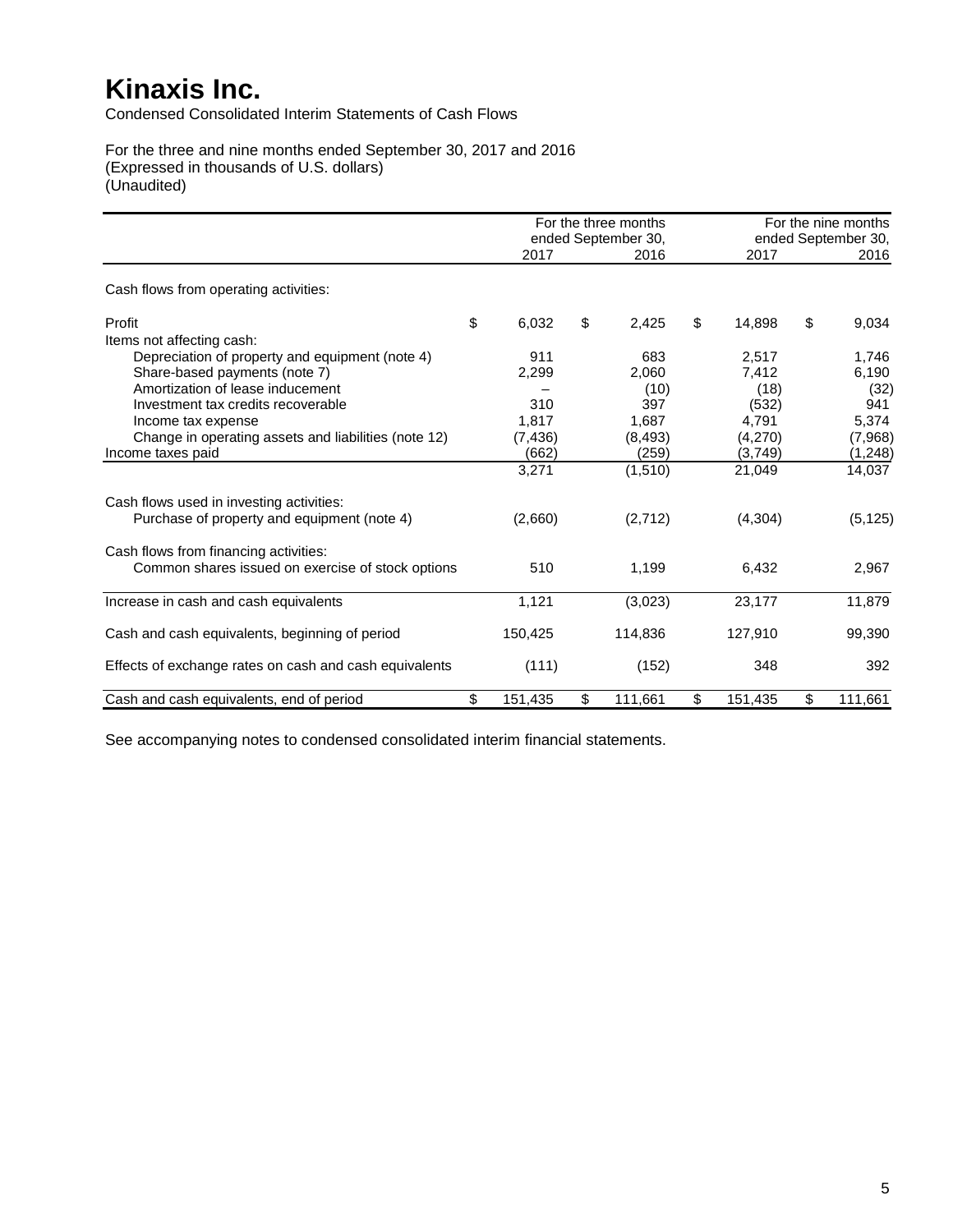Notes to Condensed Consolidated Interim Financial Statements

For the three and nine months ended September 30, 2017 and 2016 (Expressed in thousands of U.S. dollars, except share and per share amounts) (Unaudited)

### **1. Corporate information:**

Kinaxis Inc. ("Kinaxis" or the "Company") is incorporated under the Canada Business Corporations Act and domiciled in Ontario, Canada. The address of the Company's registered office is 700 Silver Seven Road, Ottawa, Ontario. The consolidated financial statements of the Company as at September 30, 2017 and for the three and nine months ended September 30, 2017 and 2016 comprise the Company and its subsidiaries.

Kinaxis is a leading provider of cloud-based subscription software that enables its customers to improve and accelerate analysis and decision-making across their supply chain operations. Kinaxis is a global enterprise with offices in Chicago, United States; Tokyo, Japan; Hong Kong, China; Eindhoven, The Netherlands; Seoul, South Korea; and Ottawa, Canada.

### **2. Basis of preparation:**

(a) Statement of compliance:

The unaudited condensed consolidated interim financial statements have been prepared in accordance with International Accounting Standard 34 Interim Financial Reporting as issued by the International Accounting Standards Board ("IASB"). They do not include all the information required for a complete set of financial statements prepared in accordance with International Financial Reporting Standards ("IFRS") and should be read in conjunction with the annual consolidated financial statements of the Company for the year ended December 31, 2016. However, selected explanatory notes are included to explain events and transactions that are significant to an understanding of the changes in the Company's financial position and performance since the last annual consolidated financial statements as at and for the year ended December 31, 2016.

The unaudited condensed consolidated interim financial statements were authorized for issue by the Board of Directors on November 1, 2017.

(b) Use of estimates and judgments:

In preparing these unaudited condensed consolidated interim financial statements, Management makes judgements, estimates and assumptions that affect the application of accounting policies and the reported amounts of assets and liabilities, income and expense. Actual results may differ from these estimates.

The significant judgements made by Management in applying the Company's accounting policies and the key sources of estimation uncertainty were the same as those that applied to the consolidated financial statements as at and for the year ended December 31, 2016.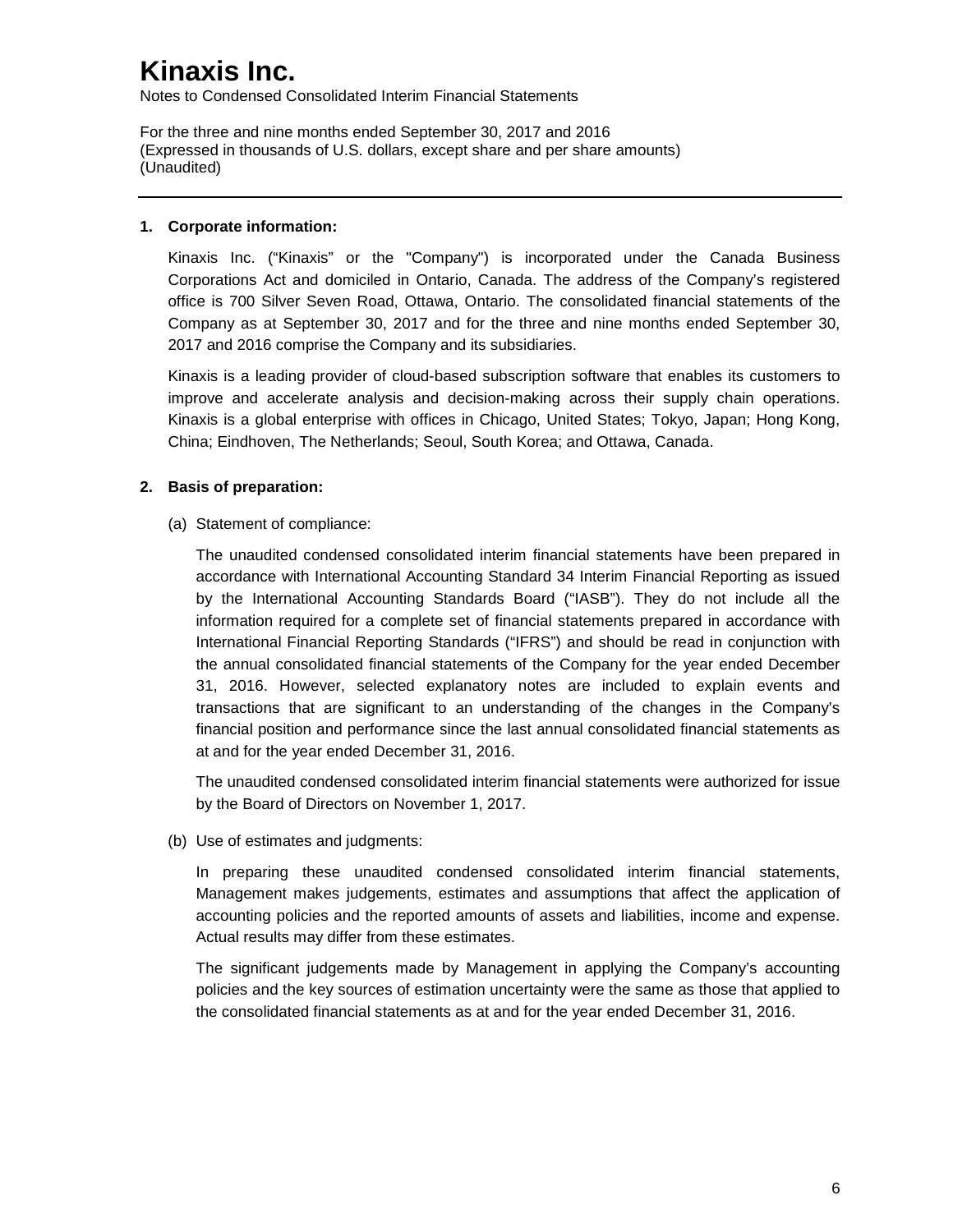Notes to Condensed Consolidated Interim Financial Statements

For the three and nine months ended September 30, 2017 and 2016 (Expressed in thousands of U.S. dollars, except share and per share amounts) (Unaudited)

#### **3. Significant accounting policies:**

The accounting policies applied in these unaudited condensed consolidated interim financial statements are the same as those applied in the Company's consolidated financial statements as at and for the year ending December 31, 2016.

(a) Standards and interpretations in issue not yet adopted:

IFRS 9: Financial Instruments ("IFRS 9")

In July 2014, the IASB issued the final version of IFRS 9, bringing together the classification and measurement, impairment and hedge accounting phases of the project to replace IAS 39, Financial Instruments: Recognition and Measurement. This standard simplifies the classification of a financial asset as either at amortized cost or at fair value as opposed to the multiple classifications which were permitted under IAS 39. This standard also requires the use of a single impairment method as opposed to the multiple methods in IAS 39. The approach in IFRS 9 is based on how an entity manages its financial instruments in the context of its business model and the contractual cash flow characteristics of the financial assets. The standard also adds guidance on the classification and measurement of financial liabilities. IFRS 9 is to be applied retrospectively for annual periods beginning on or after January 1, 2018. Early application is permitted. The Company does not intend to adopt this standard early and is currently evaluating the impact of adopting this standard and accordingly cannot yet reasonably estimate its effect on the consolidated financial statements.

### IFRS 15: Revenue from Contracts with Customers ("IFRS 15")

In May 2014, the IASB issued IFRS 15, with amendments in 2016, which provides a single, principles-based five-step model for revenue recognition to be applied to all customer contracts, and requires enhanced disclosures. The standard also provides guidance relating to recognition of customer contract acquisition and fulfillment costs. In April 2016, the IASB issued Clarifications to IFRS 15 in relation to the identification of performance obligations, principal versus agent considerations, as well as licensing application guidance. This standard will be effective January 1, 2018 and allows early adoption. The Company does not intend to adopt this standard early. IFRS 15 may be applied retrospectively to each prior period presented (full retrospective method) or with the cumulative effect of adoption recognized as at the date of initial application (modified retrospective method).

The Company continues its implementation plan for IFRS 15. The project plan includes developing the necessary accounting policies, estimates and judgments required to adopt IFRS 15, as well as any changes required to business processes, systems and internal controls to implement the policies and disclosures required upon adoption of IFRS 15. While the Company is continuing to assess all potential impacts of the new revenue recognition standard, the Company currently believes that the most significant impacts will relate to accounting for its on-premise, fixed term subscription arrangements, capitalization of contract acquisition costs and expanded disclosure on revenue, performance obligations and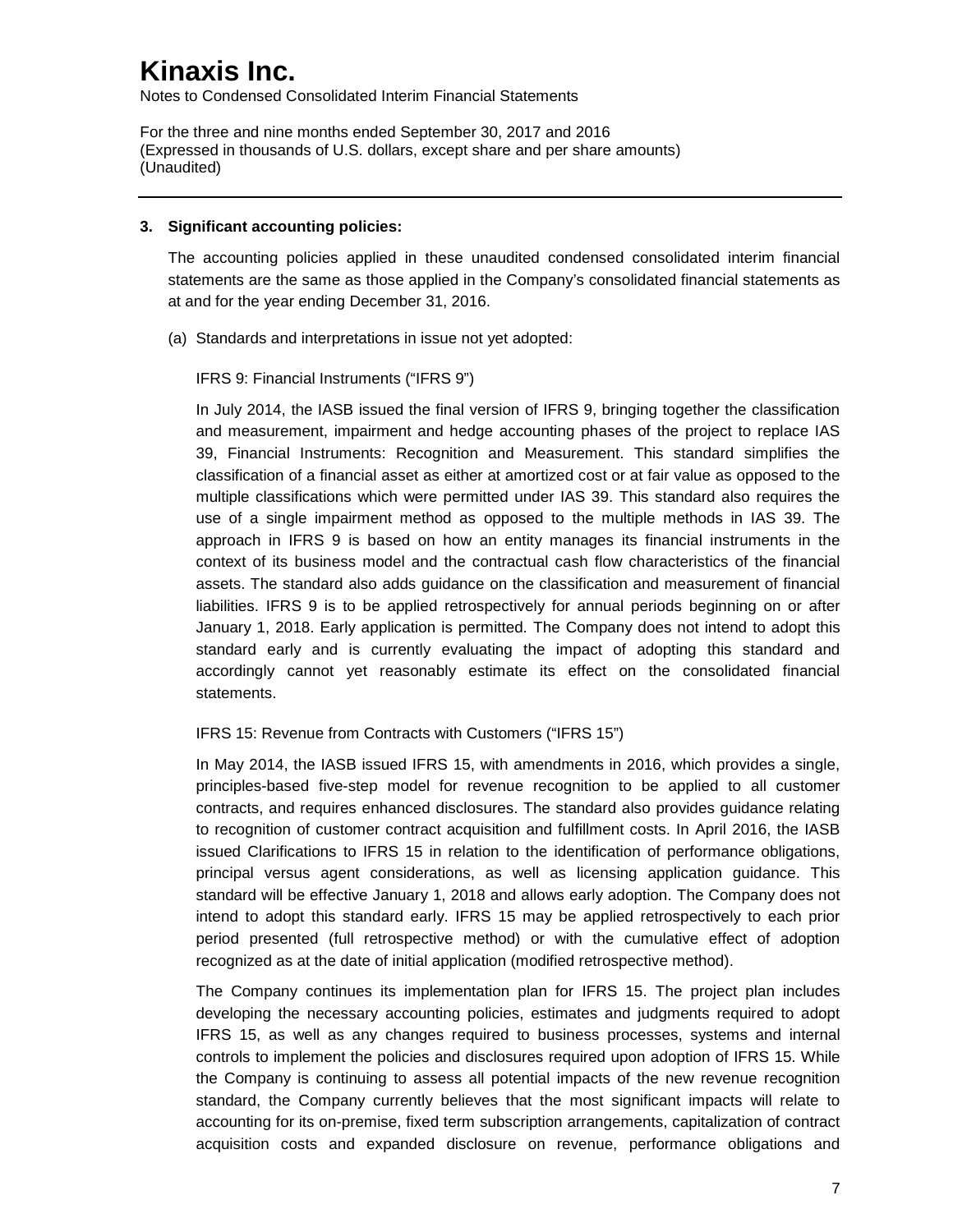Notes to Condensed Consolidated Interim Financial Statements

For the three and nine months ended September 30, 2017 and 2016 (Expressed in thousands of U.S. dollars, except share and per share amounts) (Unaudited)

#### **3. Significant accounting policies (continued):**

contract balances. In some instances, a fixed term license is provided to the customer for their use on-premise. Under current revenue recognition policies, license revenue from onpremise, fixed term subscription arrangements is deferred and recognized ratably over the contract term. Under IFRS 15, revenue attributable to the implied software component for onpremise license arrangements will be recognized upon term commencement and revenue associated with the implied maintenance and support component will be recognized ratably over the term. Under the Company's current accounting policies, contract acquisition costs, including incremental commissions paid to employees, are expensed upon commencement of the related contract revenue. Under IFRS 15, the Company expects to capitalize and amortize such contract acquisition costs where revenue is recognized ratably over the term. The Company plans on adopting the standard using the modified retrospective method. The actual determination of revenue recognition under both existing and new guidance is dependent on contract-specific terms. The Company continues to evaluate the impact of adopting this standard including analysis of individual contracts and accordingly cannot yet reasonably quantify its effect on the consolidated financial statements.

#### IFRS 16: Leases ("IFRS 16")

In January 2016, the IASB issued IFRS 16, which specifies how to recognize, measure, present and disclose leases. The standard provides a single lessee accounting model, requiring lessees to recognize assets and liabilities for all leases unless the lease term is 12 months or less or the underlying asset has a low value. Consistent with its predecessor, IAS 17, the new lease standard continues to require lessors to classify leases as operating or finance. IFRS 16 is to be applied retrospectively for annual periods beginning on or after January 1, 2019. Earlier application is permitted if IFRS 15 has also been applied. IFRS 16 may be applied retrospectively to each prior period presented (full retrospective method) or with the cumulative effect of adoption recognized as at the date of initial application (modified retrospective method). The Company intends to adopt this standard effective January 1, 2018 using the modified retrospective method.

The Company is currently evaluating the impact of adopting this standard; however, it expects the adoption of this standard to increase assets and liabilities as it will be required to record a right-of-use asset and a corresponding lease liability in its financial statements.

(b) Standards and interpretations in issue:

Amendments to IAS 7: Statement of Cash Flows ("IAS 7")

In January 2016, the IASB issued amendments to IAS 7. These amendments require entities to provide disclosures that help users of the financial statements to better understand changes in liabilities that arise from financing activities, including both changes arising from cash flow and non-cash changes. These amendments became effective for annual periods beginning on or after January 1, 2017. The adoption of these amendments did not have a material impact on the consolidated financial statements.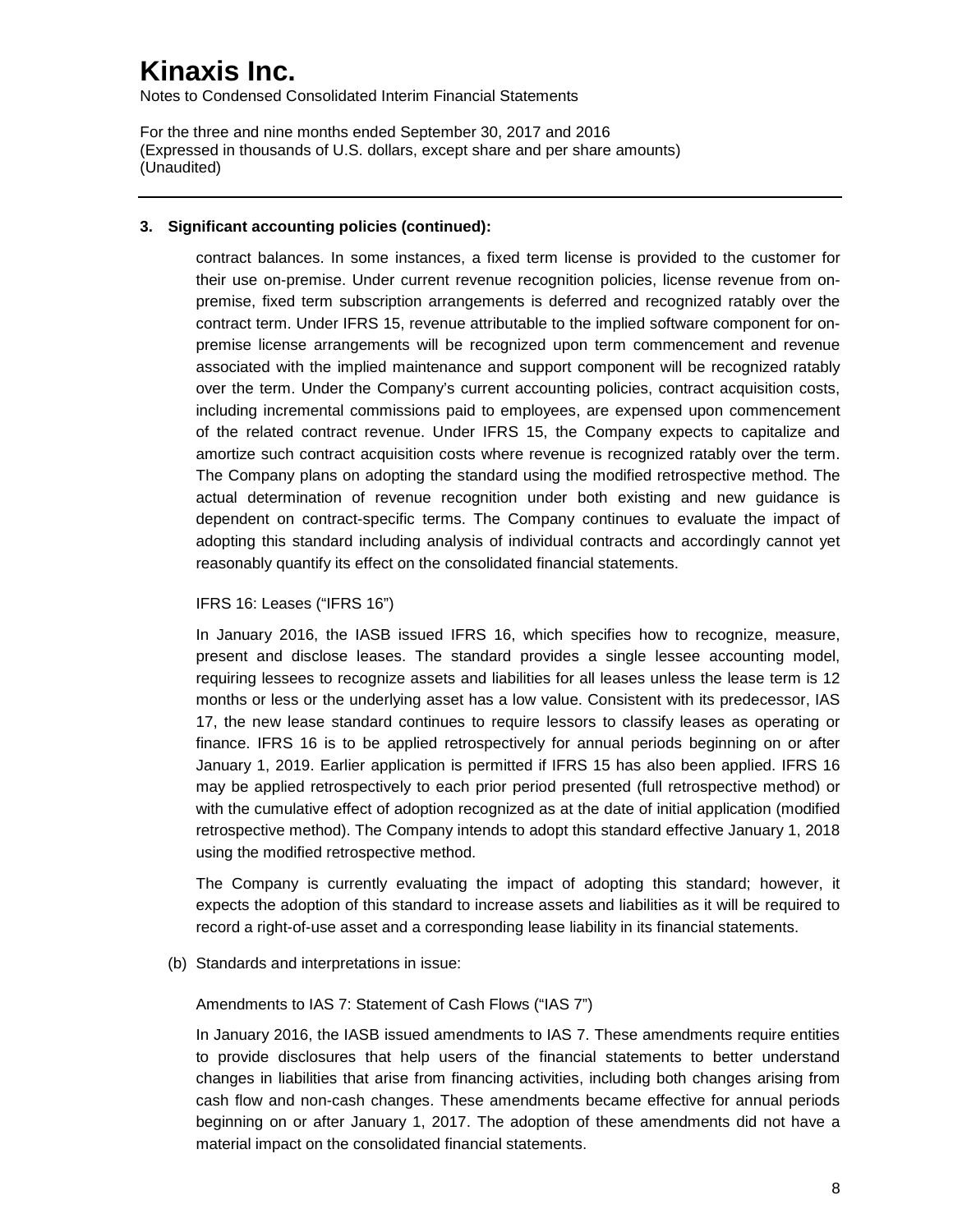Notes to Condensed Consolidated Interim Financial Statements

For the three and nine months ended September 30, 2017 and 2016 (Expressed in thousands of U.S. dollars, except share and per share amounts) (Unaudited)

#### **3. Significant accounting policies (continued):**

Amendments to IAS 12: Income Taxes ("IAS 12")

In January 2016, the IASB issued amendments to IAS 12. The amendments clarify the accounting for deferred tax assets for unrealized losses on debt instruments measured at fair value. These amendments became effective for annual periods beginning on or after January 1, 2017. The adoption of these amendments did not have a material impact on the consolidated financial statements.

### **4. Property and equipment:**

The following table presents the property and equipment for the Company:

| Cost                                                       | Computer<br>equipment | Computer<br>software | Office<br>furniture and<br>equipment | Leasehold<br>improvements | Total<br>property and<br>equipment |
|------------------------------------------------------------|-----------------------|----------------------|--------------------------------------|---------------------------|------------------------------------|
| Balance, December<br>31, 2016                              | \$<br>14,505          | \$<br>803            | \$<br>129                            | \$<br>2,949               | \$<br>18,386                       |
| Additions<br><b>Dispositions</b><br>Effects of movement in | 3,923<br>(84)         | 22                   |                                      | 359                       | 4,304<br>(84)                      |
| exchange rates                                             | 84                    |                      |                                      |                           | 84                                 |
| Balance, September<br>30, 2017                             | \$<br>18,428          | \$<br>825            | \$<br>129                            | \$<br>3.308               | \$<br>22,690                       |

| Accumulated<br>depreciation                                   | Computer<br>equipment | Computer<br>software | Office<br>furniture and<br>equipment<br>improvements |     | Leasehold |       | Total<br>property and<br>equipment |               |
|---------------------------------------------------------------|-----------------------|----------------------|------------------------------------------------------|-----|-----------|-------|------------------------------------|---------------|
| Balance, December<br>31, 2016                                 | \$<br>4,893           | \$<br>503            | \$                                                   | 97  | \$        | 2.241 | \$                                 | 7,734         |
| Depreciation<br><b>Dispositions</b><br>Effects of movement in | 2.270<br>(84)         | 116                  |                                                      | 12  |           | 119   |                                    | 2,517<br>(84) |
| exchange rates<br>Balance, September<br>30, 2017              | \$<br>8<br>7,087      | \$<br>619            | \$                                                   | 109 | \$        | 2,360 | \$                                 | 8<br>10,175   |

| Carrying<br>value                       | Computer<br>equipment |   | Computer<br>software | furniture and |          | Office<br>Leasehold<br>equipment<br>improvements |            |   | Total<br>property and<br>equipment |  |  |
|-----------------------------------------|-----------------------|---|----------------------|---------------|----------|--------------------------------------------------|------------|---|------------------------------------|--|--|
| December 31, 2016<br>September 30, 2017 | 9.612<br>11.341       | S | 300<br>206           | \$            | 32<br>20 | S                                                | 708<br>948 | S | 10.652<br>12,515                   |  |  |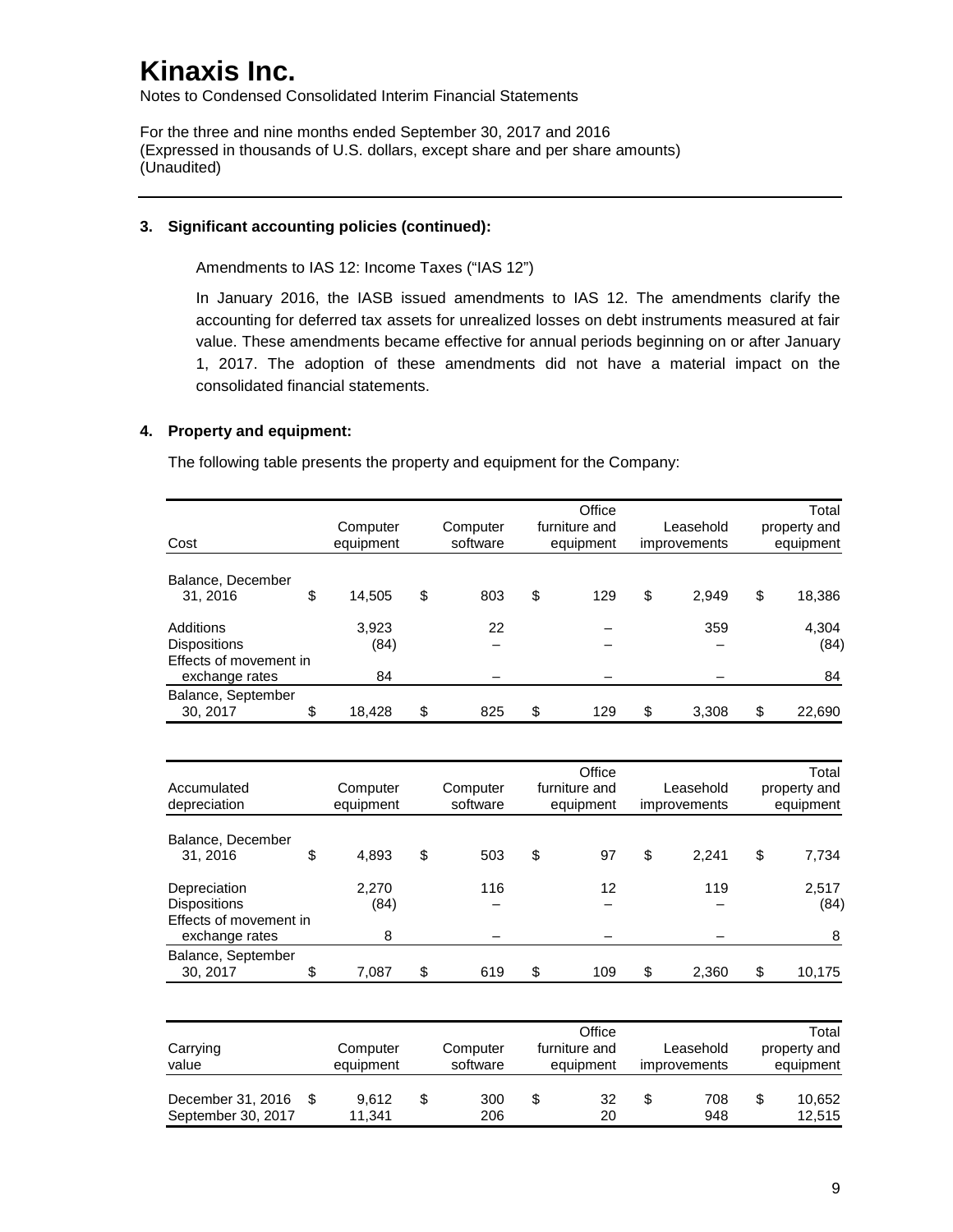Notes to Condensed Consolidated Interim Financial Statements

For the three and nine months ended September 30, 2017 and 2016 (Expressed in thousands of U.S. dollars, except share and per share amounts) (Unaudited)

#### **4. Property and equipment (continued):**

For the nine months ended September 30, 2017, there were no proceeds associated with the asset dispositions (year ended December 31, 2016 – no asset dispositions).

The following table presents the depreciation expense by function for the three and nine months ended September 30:

|                                                                                                    | For the three months<br>ended September 30,<br>2016<br>2017 |                  |   |                  | 2017                      | For the nine months<br>ended September 30,<br>2016 |                     |  |
|----------------------------------------------------------------------------------------------------|-------------------------------------------------------------|------------------|---|------------------|---------------------------|----------------------------------------------------|---------------------|--|
| Cost of revenue<br>Selling and marketing<br>Research and development<br>General and administrative |                                                             | 692<br>152<br>66 | S | 527<br>102<br>53 | \$<br>1,883<br>428<br>203 | S                                                  | 1.301<br>296<br>147 |  |
|                                                                                                    |                                                             | 911              |   | 683              | 2.517                     |                                                    | .746                |  |

### **5. Trade and other receivables:**

The following table presents the trade and other receivables for the Company:

|                                    |    | September 30,<br>2017 | December 31,<br>2016  |
|------------------------------------|----|-----------------------|-----------------------|
| Trade accounts receivable<br>Other | \$ | 25,216<br>4,129       | \$<br>20,362<br>3,696 |
| Allowance for doubtful accounts    |    | 29,345<br>(491)       | 24,058<br>(238)       |
|                                    | S  | 28,854                | 23,820                |

There have been no balances written off for the nine months ended September 30, 2017 or the year ended December 31, 2016. Trade and other receivables includes the \$2,532 referenced under Contingencies in Note 15.

#### **6. Trade payables and accrued liabilities:**

The following table presents the trade payables and accrued liabilities for the Company:

|                                                                       | September 30,                 | December 31,                  |
|-----------------------------------------------------------------------|-------------------------------|-------------------------------|
|                                                                       | 2017                          | 2016                          |
| Trade accounts payable<br><b>Accrued liabilities</b><br>Taxes payable | \$<br>3,743<br>4,521<br>2.975 | \$<br>2,201<br>5,832<br>2,462 |
|                                                                       | \$<br>11,239                  | 10,495                        |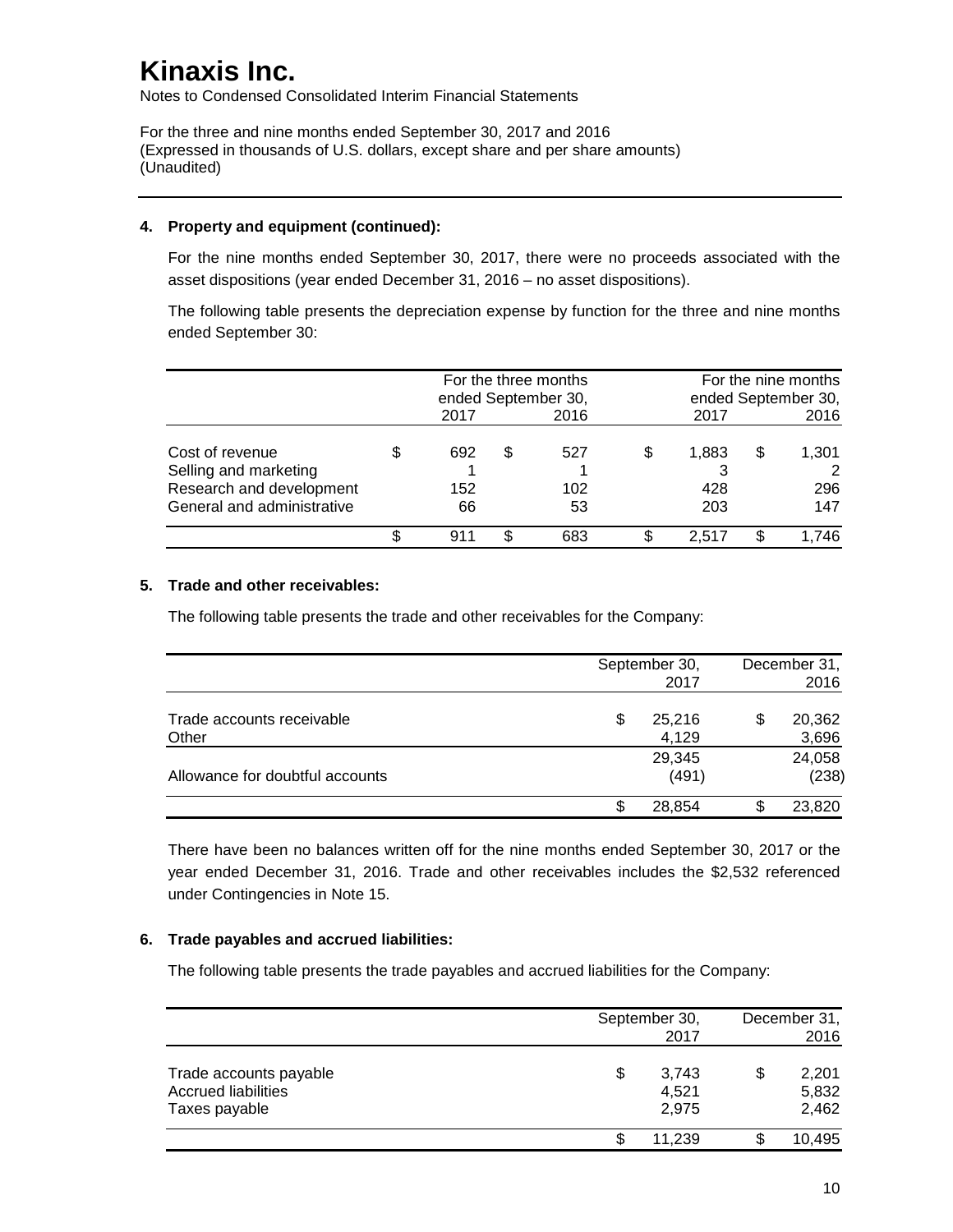Notes to Condensed Consolidated Interim Financial Statements

For the three and nine months ended September 30, 2017 and 2016 (Expressed in thousands of U.S. dollars, except share and per share amounts) (Unaudited)

#### **7. Share capital:**

#### *Authorized*

The Company is authorized to issue an unlimited number of Common Shares.

*Issued*

|                                                   |               | Common shares |         |
|---------------------------------------------------|---------------|---------------|---------|
|                                                   | <b>Shares</b> |               | Amount  |
|                                                   |               |               |         |
| Shares outstanding at December 31, 2015           | 24,420,004    | \$            | 90,808  |
| Shares issued from exercised options              | 399,385       |               | 4,393   |
| Shares issued from exercised deferred share units | 6.917         |               | 151     |
| Shares outstanding at September 30, 2016          | 24,826,306    | \$            | 95,352  |
|                                                   |               |               |         |
| Shares outstanding at December 31, 2016           | 24,940,114    | \$            | 97,164  |
| Shares issued from exercised options              | 501,824       |               | 9,056   |
| Shares outstanding at September 30, 2017          | 25,441,938    | \$            | 106,220 |

*Stock options plans*

A summary of the status of the plans is as follows:

|                      | Nine months ended  |                |                |                | Year ended        |                |  |  |
|----------------------|--------------------|----------------|----------------|----------------|-------------------|----------------|--|--|
|                      | September 30, 2017 |                |                |                | December 31, 2016 |                |  |  |
|                      |                    |                | Weighted       |                |                   | Weighted       |  |  |
|                      |                    |                | average        |                |                   | average        |  |  |
|                      | <b>Shares</b>      | exercise price | <b>Shares</b>  | exercise price |                   |                |  |  |
|                      |                    |                | (U.S. dollars) |                |                   | (U.S. dollars) |  |  |
| Options outstanding, |                    |                |                |                |                   |                |  |  |
| beginning of period  | 2,459,872          | \$             | 21.42          | 2,571,206      | \$                | 15.62          |  |  |
| Granted              | 253,300            |                | 55.65          | 336,000        |                   | 44.64          |  |  |
| Exercised            | (501,824)          |                | 12.80          | (435,334)      |                   | 7.53           |  |  |
| Forfeited            | (204, 563)         |                | 29.43          | (12,000)       |                   | 13.20          |  |  |
| Options outstanding, |                    |                |                |                |                   |                |  |  |
| end of period        | 2,006,785          | S              | 28.96          | 2,459,872      | \$.               | 21.42          |  |  |
| Options exercisable. |                    |                |                |                |                   |                |  |  |
| end of period        | 753,235            | \$             | 14.30          | 926,372        | S                 | 11.16          |  |  |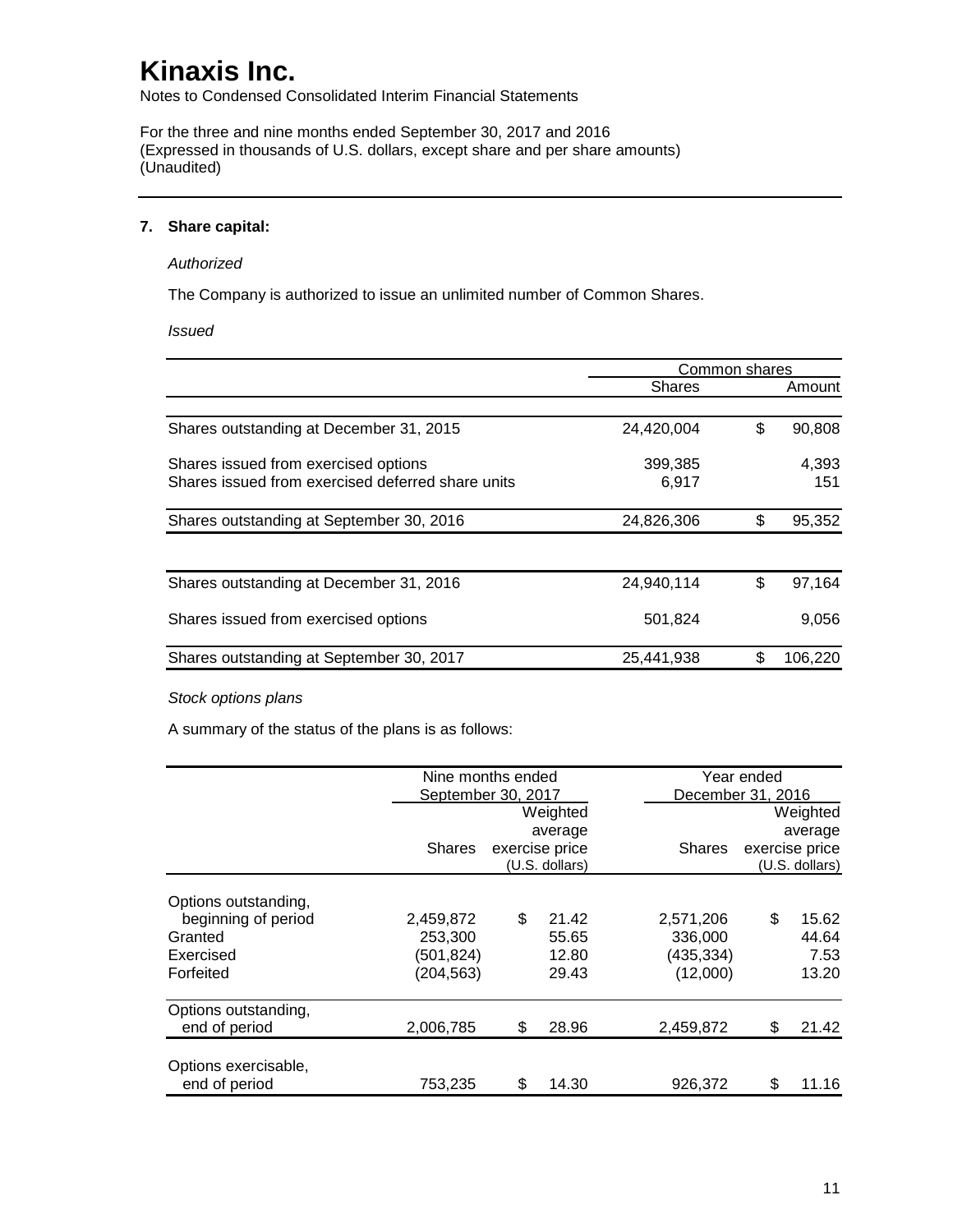Notes to Condensed Consolidated Interim Financial Statements

For the three and nine months ended September 30, 2017 and 2016 (Expressed in thousands of U.S. dollars, except share and per share amounts) (Unaudited)

### **7. Share capital (continued):**

*Stock options plans (continued)*

The following table summarizes information about stock options outstanding at September 30, 2017:

|     |                | Options outstanding |             |             | Options exercisable |             |
|-----|----------------|---------------------|-------------|-------------|---------------------|-------------|
|     |                |                     | Weighted    |             |                     |             |
|     |                |                     | average     | Weighted    |                     | Weighted    |
|     | Range          | Number              | remaining   | average     | Number              | average     |
|     | of exercise    | outstanding         | contractual | exercise    | exercisable         | exercise    |
|     | prices         | at 09/30/17         | life        | price       | at 09/30/17         | price       |
|     |                |                     |             |             |                     |             |
| \$. | 1.50 to 3.50   | 299,454             | 3.96        | \$<br>1.88  | 299.454             | \$<br>1.88  |
|     | 9.00 to 10.50  | 381,250             | 6.36        | 9.74        | 233,750             | 9.74        |
|     | 13.00 to 14.50 | 78.750              | 7.06        | 13.99       | 21,250              | 13.70       |
|     | 20,00 to 25,50 | 113.750             | 7.54        | 22.26       | 11.250              | 21.80       |
|     | 30.00 to 32.00 | 90,800              | 8.09        | 30.94       | 30,800              | 30.75       |
|     | 36,00 to 37,00 | 508,875             | 8.23        | 36.31       | 99.375              | 36.31       |
|     | 48.00 to 52.50 | 316,406             | 8.45        | 49.73       | 57.356              | 49.53       |
|     | 60.50 to 61.00 | 217,500             | 9.43        | 60.59       |                     |             |
|     |                | 2,006,785           | 7.31        | \$<br>28.96 | 753,235             | \$<br>14.30 |

The Company has outstanding stock options issued under its 2010 and 2012 stock option plans. No further options may be granted under the 2010 and 2012 stock option plans. In June 2017, the Company adopted a new Canadian Resident Plan and a new Non-Canadian Resident Plan. Stock options granted under the new plans will have an exercise price equal to or greater than the stock's TSX price at the date of grant as determined by the Board of Directors and the maximum term of these options will be five years. Options are granted periodically and typically vest over four years.

At September 30, 2017, there were 2,264,200 stock options available for grant under the Plans. During the nine months ended September 30, 2017, the Company granted 253,300 (year ended December 31, 2016 – 336,000) options and recorded share-based compensation expense for the nine months ended September 30, 2017 of \$5,052 (nine months ended September 30, 2016 – \$4,570) related to the vesting of options granted in 2017 and previous years. The per share weighted-average fair value of stock options granted during the nine months ended September 30, 2017 was \$18.04 (year ended December 31, 2016 – \$14.14) on the date of grant using the Black Scholes option-pricing model with the following weighted-average assumptions: exercise price is equal to the price of the underlying share, expected dividend yield of 0%, risk-free interest rate of 1.84% (year ended December 31, 2016 – 1.16%), an expected life of 2 to 6 years (year ended December 31, 2016 – 3 to 6 years), and estimated volatility of 42% (year ended December 31, 2016 – 41%). Volatility is estimated by benchmarking to comparable publicly traded companies operating in a similar market segment. The forfeiture rate was estimated at 10% (year ended December 31, 2016 – 10%). The forfeiture rate is estimated based upon an analysis of actual forfeitures.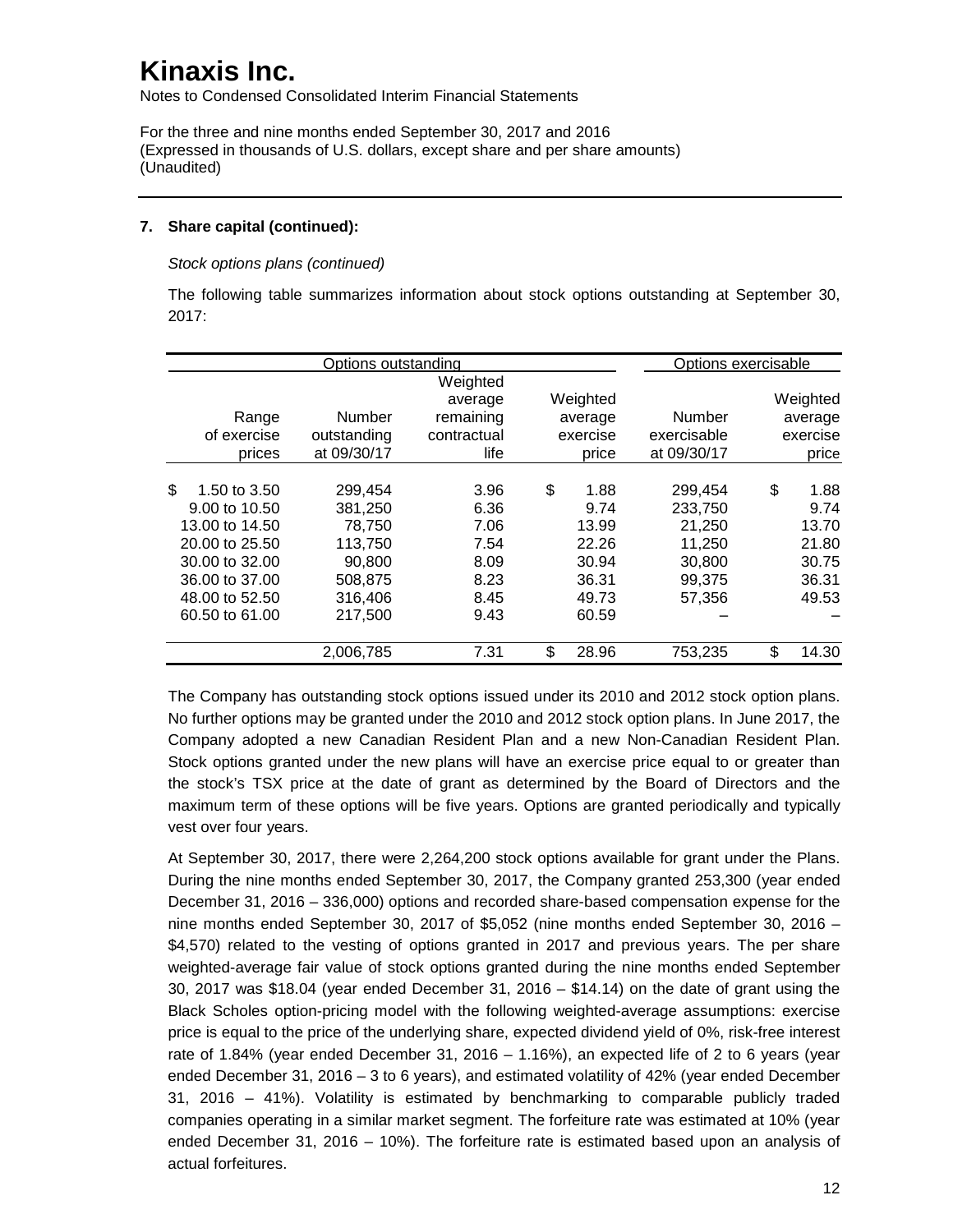Notes to Condensed Consolidated Interim Financial Statements

For the three and nine months ended September 30, 2017 and 2016 (Expressed in thousands of U.S. dollars, except share and per share amounts) (Unaudited)

### **7. Share capital (continued):**

### *Share Unit Plan*

At September 30, 2017, there were 426,133 share units available for grant under the Plan. During the nine months ended September 30, 2017, the Company granted 45,500 (year ended December 31, 2016 – 58,588) restricted share units ("RSU") and 16,197 were forfeited (year ended December 31, 2016 – nil). There were 100,031 (year ended December 31, 2016 – 70,728) RSUs outstanding at September 30, 2017. Each RSU entitles the participant to receive one Common Share. The RSUs vest based over time in three equal annual tranches. The fair value of the RSUs granted during the nine months ended September 30, 2017 was \$55.71 (year ended December 31, 2016 – \$25.27) per unit using the fair value of a Common Share at time of grant. The Company recorded share-based compensation expense for the nine months ended September 30, 2017 of \$1,460 (nine months ended September 30, 2016 – \$1,125) related to the RSUs.

During the nine months ended September 30, 2017, the Company granted 16,194 (year ended December 31, 2016 – 19,585) deferred share units ("DSU"). There were 37,862 (year ended December 31, 2016 – 21,668) DSUs outstanding at September 30, 2017. Each DSU entitles the participant to receive one Common Share. The DSUs vest immediately as the participants are entitled to the shares upon termination of their service. The fair value of the DSUs granted was \$55.71 (year ended December 31, 2016 – \$25.27) per unit using the fair value of a Common Share at time of grant. The Company recorded share-based compensation expense for the nine months ended September 30, 2017 of \$900 (nine months ended September 30, 2016 – \$495) related to the DSUs.

The following table presents the share-based payments expense by function for the three and nine months ended September 30:

|                            | For the three months<br>ended September 30, |    | For the nine months<br>ended September 30, |           |    |       |
|----------------------------|---------------------------------------------|----|--------------------------------------------|-----------|----|-------|
|                            | 2017                                        |    | 2016                                       | 2017      |    | 2016  |
| Cost of revenue            | \$<br>294                                   | \$ | 349                                        | \$<br>940 | \$ | 894   |
| Selling and marketing      | 691                                         |    | 431                                        | 1,893     |    | 1,148 |
| Research and development   | 273                                         |    | 315                                        | 846       |    | 908   |
| General and administrative | 1.041                                       |    | 965                                        | 3,733     |    | 3,240 |
|                            | 2.299                                       | \$ | 2.060                                      | 7.412     | S  | 6,190 |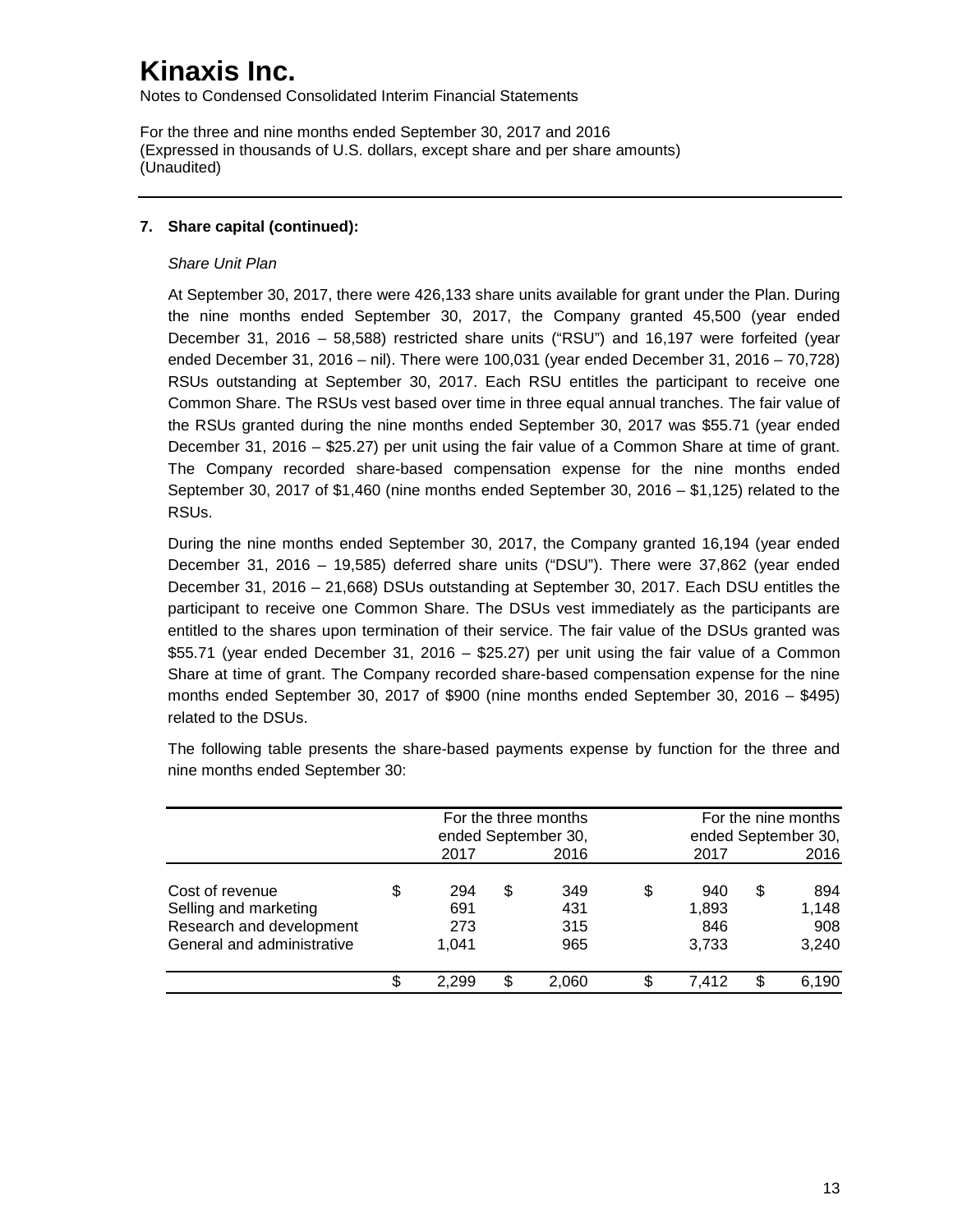Notes to Condensed Consolidated Interim Financial Statements

For the three and nine months ended September 30, 2017 and 2016 (Expressed in thousands of U.S. dollars, except share and per share amounts) (Unaudited)

### **8. Earnings per share:**

The following table summarizes the calculation of the weighted average number of basic and diluted common shares for the three and nine months ended September 30:

|                                                   |            | For the three months |            | For the nine months |
|---------------------------------------------------|------------|----------------------|------------|---------------------|
|                                                   |            | ended September 30,  |            | ended September 30, |
|                                                   | 2017       | 2016                 | 2017       | 2016                |
| <b>Issued Common Shares</b>                       |            |                      |            |                     |
| at beginning of period                            | 25,405,144 | 24,680,234           | 24,940,114 | 24,420,004          |
| Effect of shares issued from                      |            |                      |            |                     |
| exercise of options                               | 12,622     | 55,563               | 325,523    | 164,557             |
| Effect of shares issued from                      |            |                      |            |                     |
| vesting of deferred share units                   |            | 3,759                |            | 1,262               |
|                                                   |            |                      |            |                     |
| Weighted average number<br>of basic Common Shares |            |                      |            |                     |
| at September 30                                   | 25,417,766 | 24,739,556           | 25,265,637 | 24,585,823          |
| Effect of share options on issue                  | 982,359    | 1,213,475            | 1,078,920  | 1,183,461           |
| Effect of share units on issue                    | 107,154    | 160,370              | 95,610     | 136,313             |
| Weighted average number                           |            |                      |            |                     |
| of diluted Common Shares                          | 26,507,279 | 26,113,401           | 26,440,167 | 25,905,597          |

For the three and nine months ended September 30, 2017, 222,500 and 533,906 (three and nine months ended September 30, 2016 – 261,000 and 967,000) options were excluded from the weighted average number of diluted common shares as their effect would have been anti-dilutive.

### **9. Revenue:**

The following table presents the revenue of the Company for the three and nine months ended September 30:

|                                                                  | For the three months<br>ended September 30, |    | For the nine months<br>ended September 30, |                         |    |                         |
|------------------------------------------------------------------|---------------------------------------------|----|--------------------------------------------|-------------------------|----|-------------------------|
|                                                                  | 2017                                        |    | 2016                                       | 2017                    |    | 2016                    |
| Subscription<br>Professional services<br>Maintenance and support | 25,796<br>7,431<br>259                      | S  | 20,753<br>8,918<br>250                     | 73.852<br>24,267<br>775 | \$ | 59,178<br>25,760<br>749 |
|                                                                  | 33.486                                      | S. | 29.921                                     | 98.894                  | S  | 85,687                  |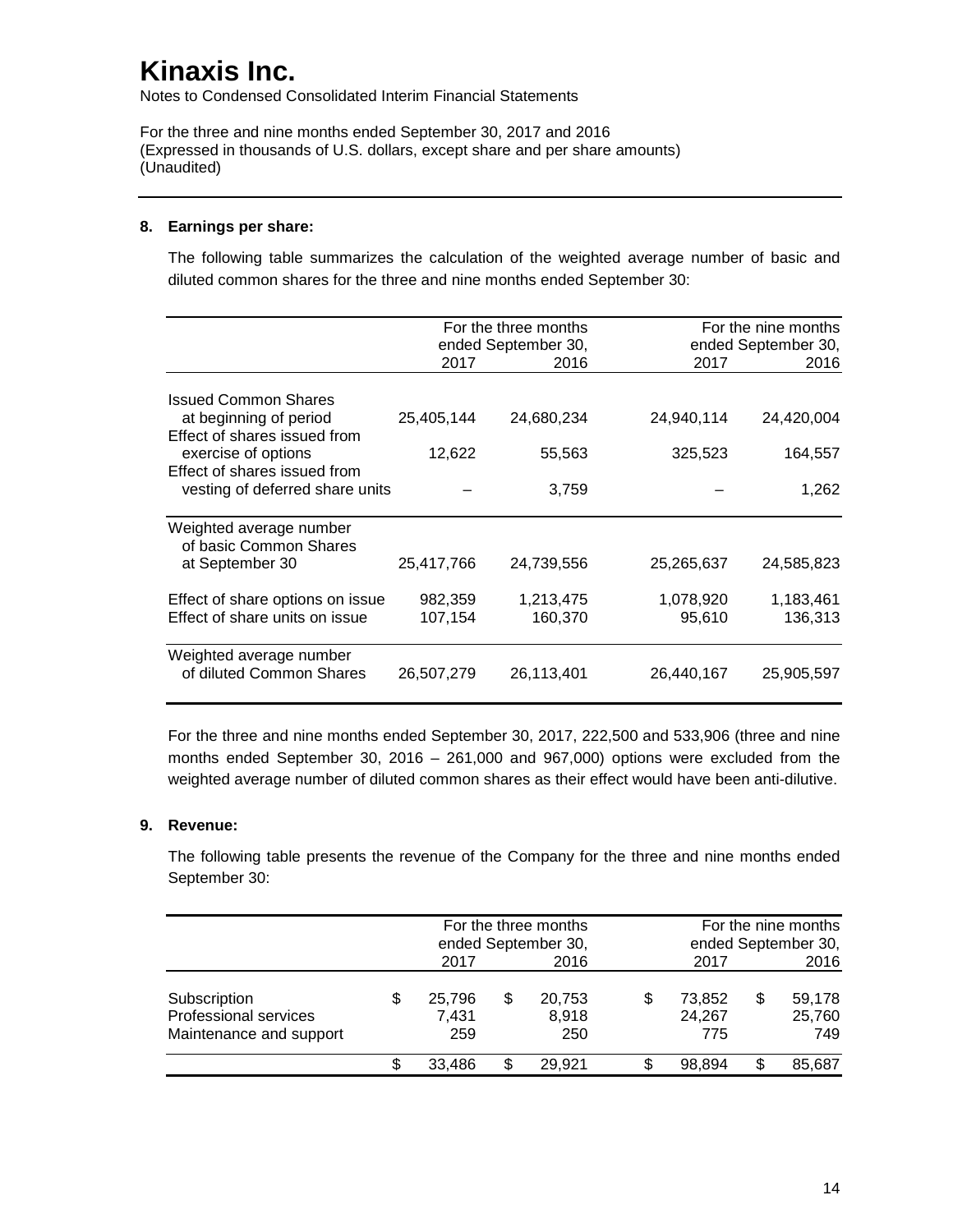Notes to Condensed Consolidated Interim Financial Statements

For the three and nine months ended September 30, 2017 and 2016 (Expressed in thousands of U.S. dollars, except share and per share amounts) (Unaudited)

#### **10. Research and development:**

The following table presents the research and development expenses of the Company for the three and nine months ended September 30:

|                                                                | For the three months<br>ended September 30, |    | For the nine months<br>ended September 30, |                   |   |                   |
|----------------------------------------------------------------|---------------------------------------------|----|--------------------------------------------|-------------------|---|-------------------|
|                                                                | 2017                                        |    | 2016                                       | 2017              |   | 2016              |
| Research and development<br>expenses<br>Investment tax credits | 6,442<br>(456)                              | S  | 5,936<br>(252)                             | 19.423<br>(1,340) | S | 16,250<br>(1,093) |
|                                                                | 5.986                                       | \$ | 5.684                                      | 18,083            |   | 15,157            |

#### **11. Income tax expense:**

The Company's consolidated effective tax rate for the nine months ended September 30, 2017 was 24% (nine months ended September 30, 2016 – 37%). The decrease in effective tax rate was mainly due to one-time adjustments to filed positions and estimates included in tax provisions, as well as foreign exchange losses incurred upon converting results to Canadian dollars for Canadian tax purposes.

### **12. Statement of cash flow:**

Changes in operating assets and liabilities:

|                                                                                                                        |                   | For the three months<br>ended September 30, |                       |   | For the nine months<br>ended September 30, |     |                              |
|------------------------------------------------------------------------------------------------------------------------|-------------------|---------------------------------------------|-----------------------|---|--------------------------------------------|-----|------------------------------|
|                                                                                                                        | 2017              |                                             | 2016                  |   | 2017                                       |     | 2016                         |
| Trade and other receivables<br>S<br>Investment tax credit receivable<br>Prepaid expenses<br>Trade payables and accrued | (6, 914)<br>(167) | S                                           | (18,065)<br>26<br>168 | S | (5,005)<br>1,583<br>66                     | \$. | (15,944)<br>(85)<br>(1, 310) |
| liabilities<br>Deferred revenue                                                                                        | 582<br>(937)      |                                             | (603)<br>9,981        |   | (606)<br>(308)                             |     | (82)<br>9,453                |
| \$                                                                                                                     | (7,436)           | \$                                          | (8, 493)              |   | (4,270)                                    | \$  | (7,968)                      |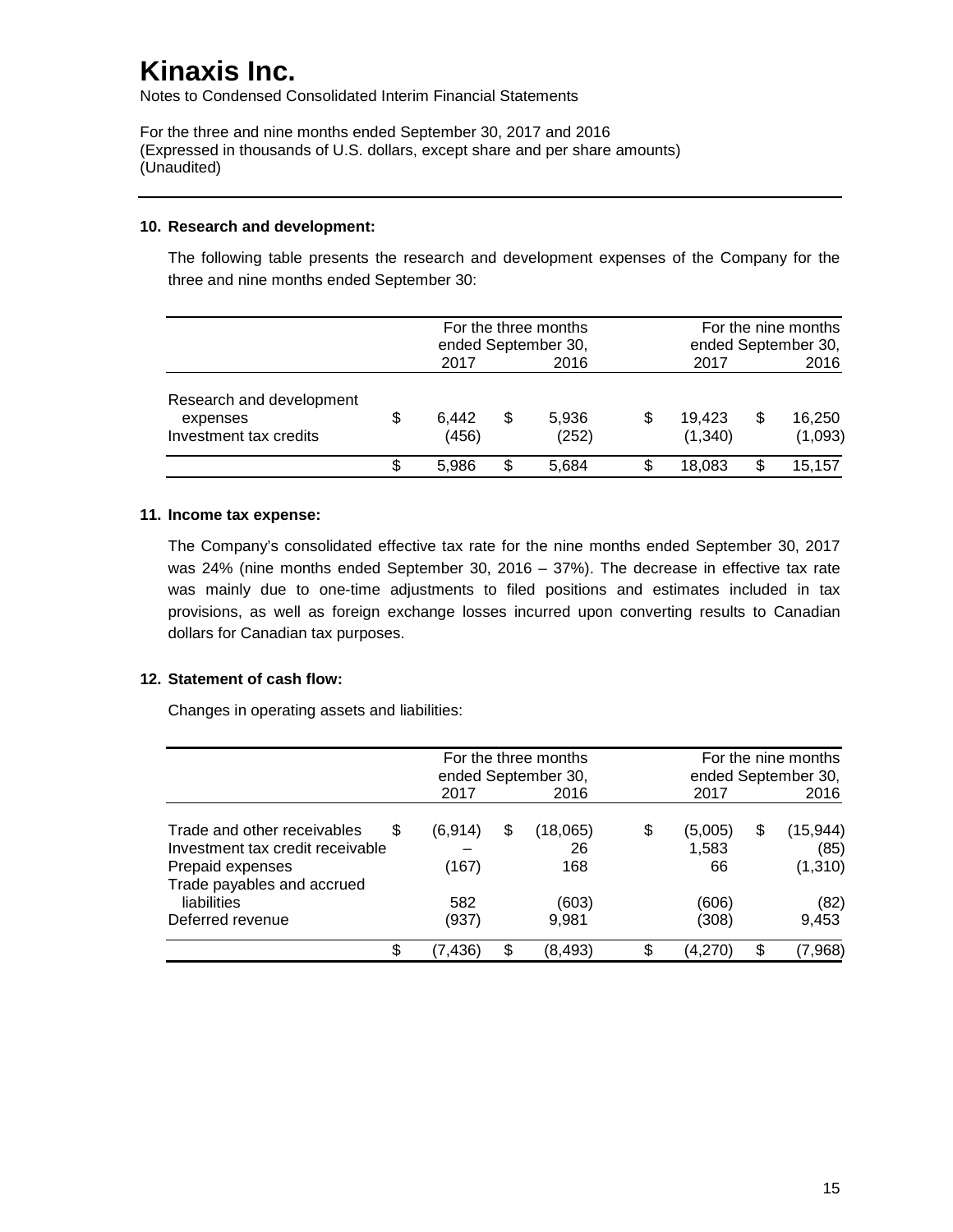Notes to Condensed Consolidated Interim Financial Statements

For the three and nine months ended September 30, 2017 and 2016 (Expressed in thousands of U.S. dollars, except share and per share amounts) (Unaudited)

#### **13. Financial instruments:**

(a) Fair value of financial instruments:

The fair value of financial assets and liabilities, together with their carrying amounts are as follows:

|                                                                |                   | September 30, 2017 |                   |    | December 31, 2016 |   |                   |  |
|----------------------------------------------------------------|-------------------|--------------------|-------------------|----|-------------------|---|-------------------|--|
|                                                                | Carrying          |                    | Fair              |    | Carrying          |   |                   |  |
| <b>Financial assets</b>                                        | value             |                    | value             |    | value             |   | value             |  |
| Loans and receivables,<br>measured at amortized cost:          |                   |                    |                   |    |                   |   |                   |  |
| \$<br>Cash and cash equivalents<br>Trade and other receivables | 151,435<br>28,854 | S                  | 151,435<br>28,854 | \$ | 127,910<br>23,820 | S | 127,910<br>23,820 |  |
| Investment tax credits receivable                              |                   |                    |                   |    | 1,583             |   | 1,583             |  |
| \$                                                             | 180,289           | S                  | 180,289           | \$ | 153,313           |   | 153,313           |  |
|                                                                |                   |                    |                   |    |                   |   |                   |  |

|                                                                                                          |    |                   | September 30, 2017 | December 31, 2016 |    |                   |               |        |
|----------------------------------------------------------------------------------------------------------|----|-------------------|--------------------|-------------------|----|-------------------|---------------|--------|
| <b>Financial liabilities</b>                                                                             |    | Carrying<br>value |                    | Fair<br>value     |    | Carrying<br>value | Fair<br>value |        |
| Other financial liabilities,<br>measured at amortized cost:<br>Trade payables and accrued<br>liabilities | \$ | 11.239            | \$.                | 11.239            | S  | 10.495            | S             | 10.495 |
|                                                                                                          | S  | 11.239            | S                  | 11.239            | \$ | 10.495            |               | 10,495 |

### (b) Credit risk:

The maximum exposure to credit risk for net trade receivables by geographic region was as follows:

|                                                 | September 30,<br>2017        | December 31,<br>2016   |
|-------------------------------------------------|------------------------------|------------------------|
| <b>United States</b><br>Canada<br>Other foreign | 20,586<br>\$<br>865<br>3.274 | 17,969<br>1,164<br>991 |
|                                                 | 24,725                       | 20,124                 |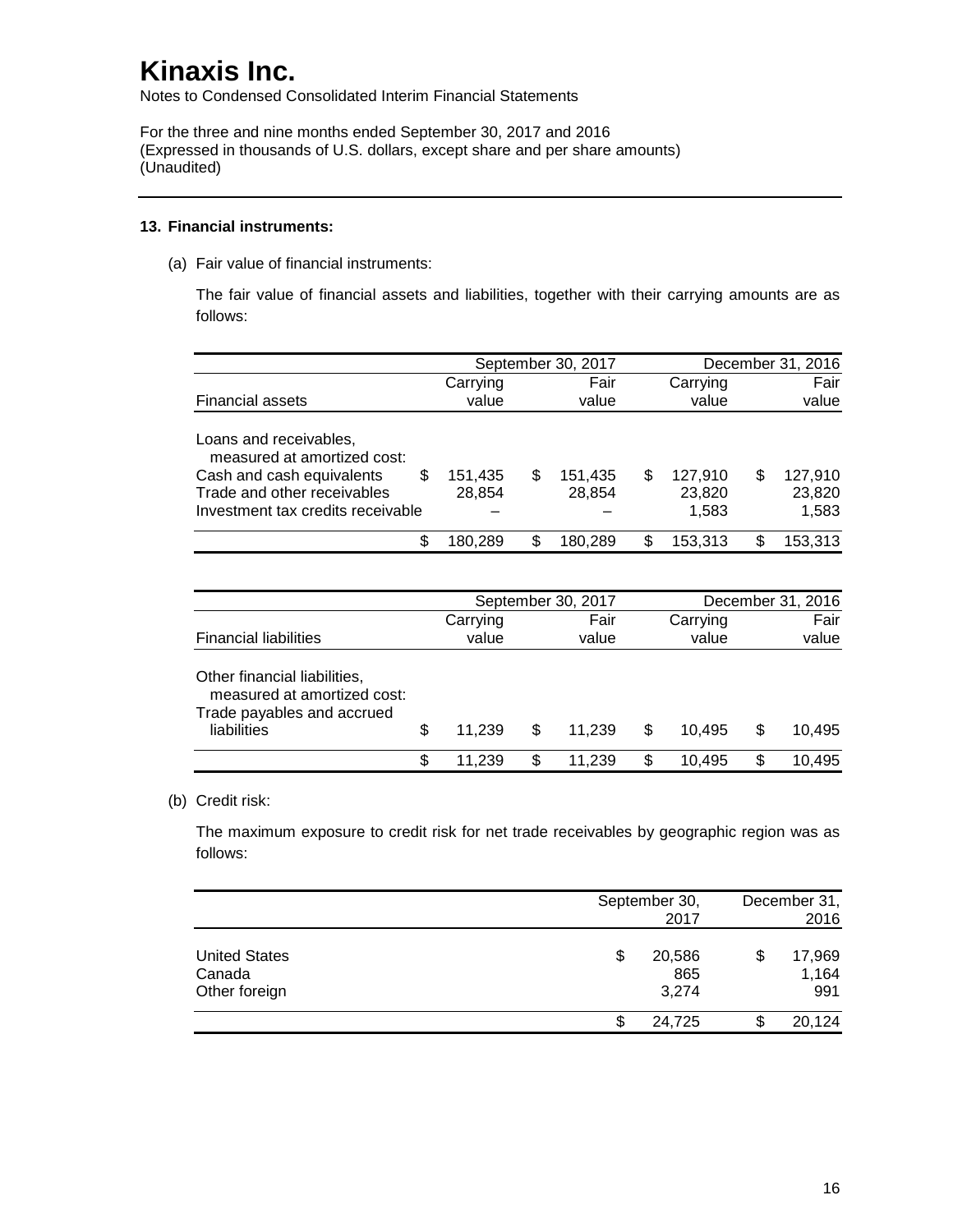Notes to Condensed Consolidated Interim Financial Statements

For the three and nine months ended September 30, 2017 and 2016 (Expressed in thousands of U.S. dollars, except share and per share amounts) (Unaudited)

#### **13. Financial instruments (continued):**

(b) Credit risk (continued):

The aging of the net trade receivables at the reporting date was as follows:

|                                                                      |    | September 30,<br>2017   |    | December 31,<br>2016  |
|----------------------------------------------------------------------|----|-------------------------|----|-----------------------|
| Current                                                              | \$ | 16,586                  | \$ | 11,806                |
| Past due:<br>$0 - 30$ days<br>$31 - 60$ days<br>Greater than 60 days |    | 4,082<br>2,265<br>1,792 |    | 5,746<br>1,603<br>969 |
|                                                                      | S  | 24,725                  | S. | 20,124                |

At September 30, 2017, one customer accounted for greater than 10% of total trade receivables (December 31, 2016 – two customers). For the three months ended September 30, 2017, no customers accounted for greater than 10% of revenue (2016 – one customer). For the nine months ended September 30, 2017 one customer accounted for greater than 10% of revenue (2016 – one customer).

### **14. Segmented information:**

The Company's Chief Executive Officer ("CEO") has been identified as the chief operating decision maker. The CEO evaluates the performance of the Company and allocates resources based on the information provided by the Company's internal management system at a consolidated level. The Company has determined that it has only one operating segment.

### *Geographic information*

Revenue from external customers is attributed to geographic areas based on the location of the contracting customers. External revenue on a geographic basis for the three and nine months ending September 30 is as follows:

|                                                  |   |                                 | For the three months<br>ended September 30, |     |                                   |    | For the nine months<br>ended September 30, |  |  |
|--------------------------------------------------|---|---------------------------------|---------------------------------------------|-----|-----------------------------------|----|--------------------------------------------|--|--|
|                                                  |   | 2017                            | 2016                                        |     | 2017                              |    | 2016                                       |  |  |
| <b>United States</b><br>Asia<br>Europe<br>Canada | S | 29,078<br>2,587<br>1,312<br>509 | \$<br>25,143<br>3,470<br>627<br>681         | S   | 86,258<br>8,006<br>2,863<br>1.767 | \$ | 73,418<br>6,380<br>1,987<br>3,902          |  |  |
|                                                  |   | 33,486                          | \$<br>29,921                                | \$. | 98.894                            | \$ | 85,687                                     |  |  |